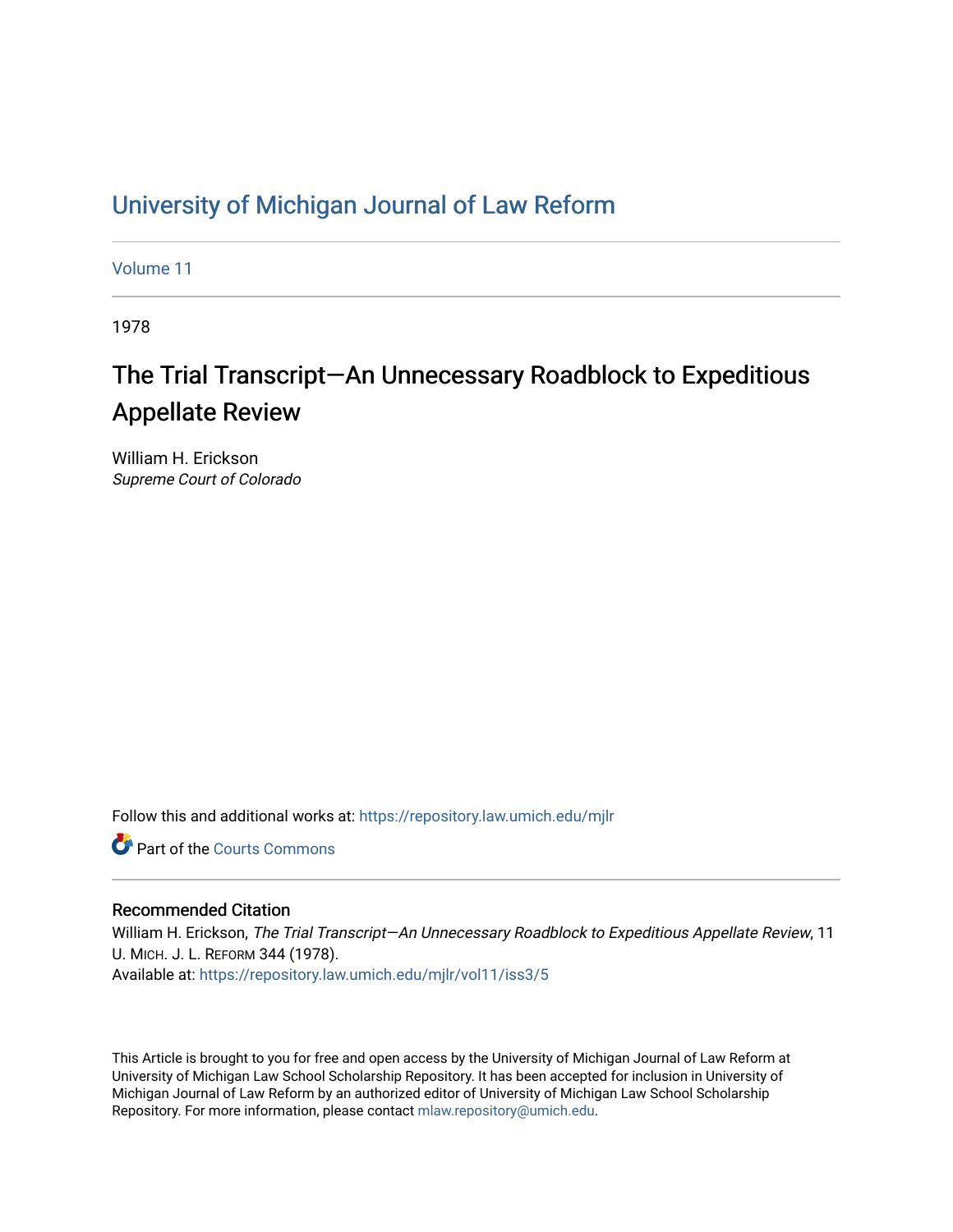## **THE TRIAL TRANSCRIPT-AN UNNECESSARY ROADBLOCK TO EXPEDITIOUS APPELLATE REVIEW**

William H. Erickson\*

Securing a just and speedy appellate determination of criminal cases has been prevented, in many instances, by the inability of the litigants to obtain a transcript of the record in the trial court. The goal is to organize a court system so that an appellate court can effect a just, prompt, and economical determination of all appealed cases. The trial transcript, however, continues to be a roadblock to a speedy and final appellate disposition of both civil and criminal cases.

When the American Bar Association *Standards Relating to Criminal Appeals* were prepared, the draftsmen recognized that improvement of the procedures for obtaining a trial transcript was the key to an early resolution of criminal cases on appeal.<sup>1</sup> The American Bar Association *Standards Relating to Appellate Courts* provide guidelines for timely disposition and call for the record to be completed within thirty days.<sup>2</sup> Unfortunately, the trial transcript often provides a bottleneck which prevents the appellate court from promptly reviewing a case that has been appealed.

A number of innovations have been made in the appellate process which expedite appeals and tend to eliminate the need for a trial transcript. The American Bar Association *Standards Relating to Judicial Administration* and *Standards Relating to Criminal Justice* have provided the procedural means for improving our entire system of criminal justice. 3

<sup>•</sup> Associate Justice of the Supreme Court of Colorado; Judicial Member-at-Large on the Board of Governors of the American Bar Association; Chairman of the ABA Special Committee on Standards for Criminal Justice (1974-76). B.A., 1947, Colorado School of Mines; J.D., 1950, University of Virginia.

The author gratefully acknowledges the assistance rendered by his law clerk, John Steinkamp, in researching and preparing this article.

<sup>&</sup>lt;sup>1</sup> ABA PROJECT ON STANDARDS FOR CRIMINAL JUSTICE, STANDARDS RELATING TO CRIMINAL APPEALS§ 3.3 (1970) [hereinafter cited as ABA CRIMINAL STANDARDS].

<sup>2</sup>ABA COMM'N ON STANDARDS OF JUDICIAL ADMINISTRATION, STANDARDS RELATING TO APPELLATE COURTS § 3.52 (1977) [hereinafter cited as ABA APPELLATE STANDARDS].

<sup>&</sup>lt;sup>3</sup> In addition, the ABA has produced other standards which may help improve the justice system. *See generally* ABA COMM'N ON STANDARDS OF JUDICIAL ADMINISTRATION, STANDARDS RELATING TO APPELLATE COURTS (1977); ABA COMM'N ON STANDARDS OF JUDICIAL ADMINISTRATION, STANDARDS RELATING TO TRIAL COURTS (1976); ABA COMM'N ON STANDARDS OF JUDICIAL ADMINISTRATION, STANDARDS RELATING TO COURT ORGANIZATION (1974); ABA PROJECT ON STANDARDS FOR CRIMINAL JUSTICE, STANDARDS RELATING TO THE URBAN POLICE FUNCTION (1973); ABA PROJECT ON STANDARDS FOR CRIMINAL JUSTICE STANDARDS RELATING TO THE FUNCTION OF THE TRIAL JUDGE ( 1972); ABA PROJECT ON STANDARDS FOR CRIMINAL JUSTICE, STANDARDS RELATING TO ELEC· **TRONIC**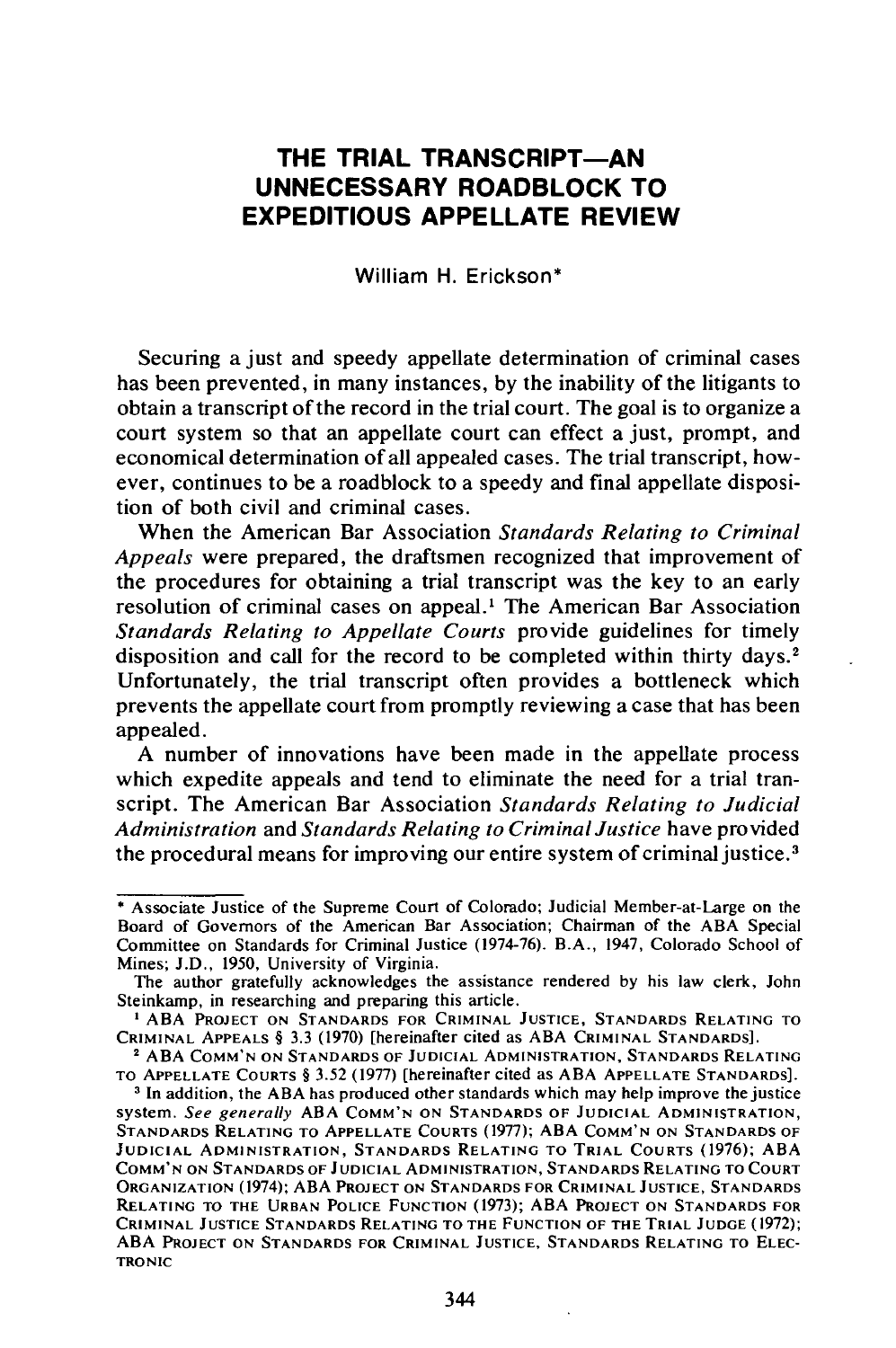This article explores some innovations in the appellate process which eliminate the need for a complete record on appeal and discusses the various means to obtain a record of the proceeding in the trial court.

#### I. INNOVATIONS IN APPELLATE PROCEDURE WHICH MINIMIZE DELAY IN SECURING A RECORD

Procedural innovations have been put into effect which eliminate the need for a full record.<sup>4</sup> In Arizona, the Appellate Process of Expedited Appeals procedure has established that both time and expense can be saved by utilizing a summary procedure which shortcuts the traditional process of reviewing the entire record in the trial court. The empirical studies in Arizona, utilizing their expedited appeal process, indicate that seventy-five percent of all cases can be decided by a summary procedure just after the trial is completed. Without a full trial transcript and with minimal briefing or written support, the Arizona project has relied upon extensive oral arguments as a basis for resolving issues raised on appeal.<sup>5</sup>

A similar experiment, known as the Civil Appeals Management Plan (CAMP), conducted by the United States Court of Appeals for the Second Circuit, utilized appellate pre-argument conferences as a basis for reaching an early appellate disposition. The experimental program in the Second Circuit is the first to implement Rule 33 of the Federal Rules of Appellate Procedure. 6 The pre-argument conference procedure requires

<sup>4</sup> See ABA TASK FORCE ON APPELLATE PROCEDURE, EFFICIENCY AND JUSTICE IN AP-PEALS: METHODS AND SELECTED MATERIALS (1977).

SURVEILLANCE (1971); ABA PROJECT ON STANDARDS FOR CRIMINAL JUSTICE, STANDARDS RELATING TO THE PROSECUTION FUNCTION AND THE DEFENSE FUNCTION (1971); ABA PROJECT ON STANDARDS FOR CRIMINAL JUSTICE, STANDARDS RELATING TO DISCOVERY AND PROCEDURE BEFORE TRIAL (1970); ABA PROJECT ON STANDARDS FOR CRIMINAL JUSTICE, STANDARDS RELATING TO PROBATION (1970); ABA PROJECT ON STANDARDS FOR CRIMINAL JUSTICE, STANDARDS RELATING TO CRIMINAL APPEALS (1970); ABA PROJECT ON STANDARDS FOR CRIMINAL JUSTICE, STANDARDS RELATING TO FAIR TRIAL AND FREE PRESS (1968); ABA PROJECT ON STANDARDS FOR CRIMINAL JUSTICE, STANDARDS RELAT-ING TO PRETRIAL RELEASE (1968); ABA PROJECT ON STANDARDS FOR CRIMINAL JUSTICE, STANDARDS RELATING TO SPEEDY TRIAL (1968); ABA PROJECT ON STANDARDS FOR CRIM-INAL JUSTICE, STANDARDS RELATING TO JOINDER AND SEVERANCE (1968); ABA PROJECT ON STANDARDS FOR CRIMINAL JUSTICE, STANDARDS RELATING TO PLEAS OF GUILTY (1968); ABA PROJECT ON STANDARDS FOR CRIMINAL JUSTICE, STANDARDS RELATING TO TRIAL BY JURY (1968); ABA PROJECT ON STANDARDS FOR CRIMINAL JUSTICE, STANDARDS RELATING TO SENTENCING ALTERNATIVES AND PROCEDURES (1968); ABA PROJECT ON STANDARDS FOR CRIMINAL JUSTICE, STANDARDS RELATING TO POST-CONVICTION RE-MEDIES (1968); W. Erickson, *The ABA Standards for Criminal Justice* in 4 CRIMINAL DEFENSE TECHNIQUES (J. Cook ed. 1975) .

<sup>•</sup> Jacobson & *Schroeder,Arizona's Experiment With Appellate Reform,* 63 A.B.A.J. 1226 (1977). The Colorado Bar Association has proposed an expedited appeal process based in large part upon the Arizona Appellate Project. *C.B.A. Judiciary Section's Proposed Expedited Appeal Process,* 6 COLO. LAW. 1132 (1977). *See also* Schroeder, *Judicial Administration and Invisible Justice,* 11 U. MICH. J.L. REF., (1978). <sup>6</sup> FED. R. APP. P. 33 provides:

The court may direct the attorneys for the parties to appear before the court or a judge thereof for a prehearing conference to consider the simplification of the issues and such other matters as may aid in the dispostion of the proceeding by the court. The court or judge shall make an order which recites the action taken at the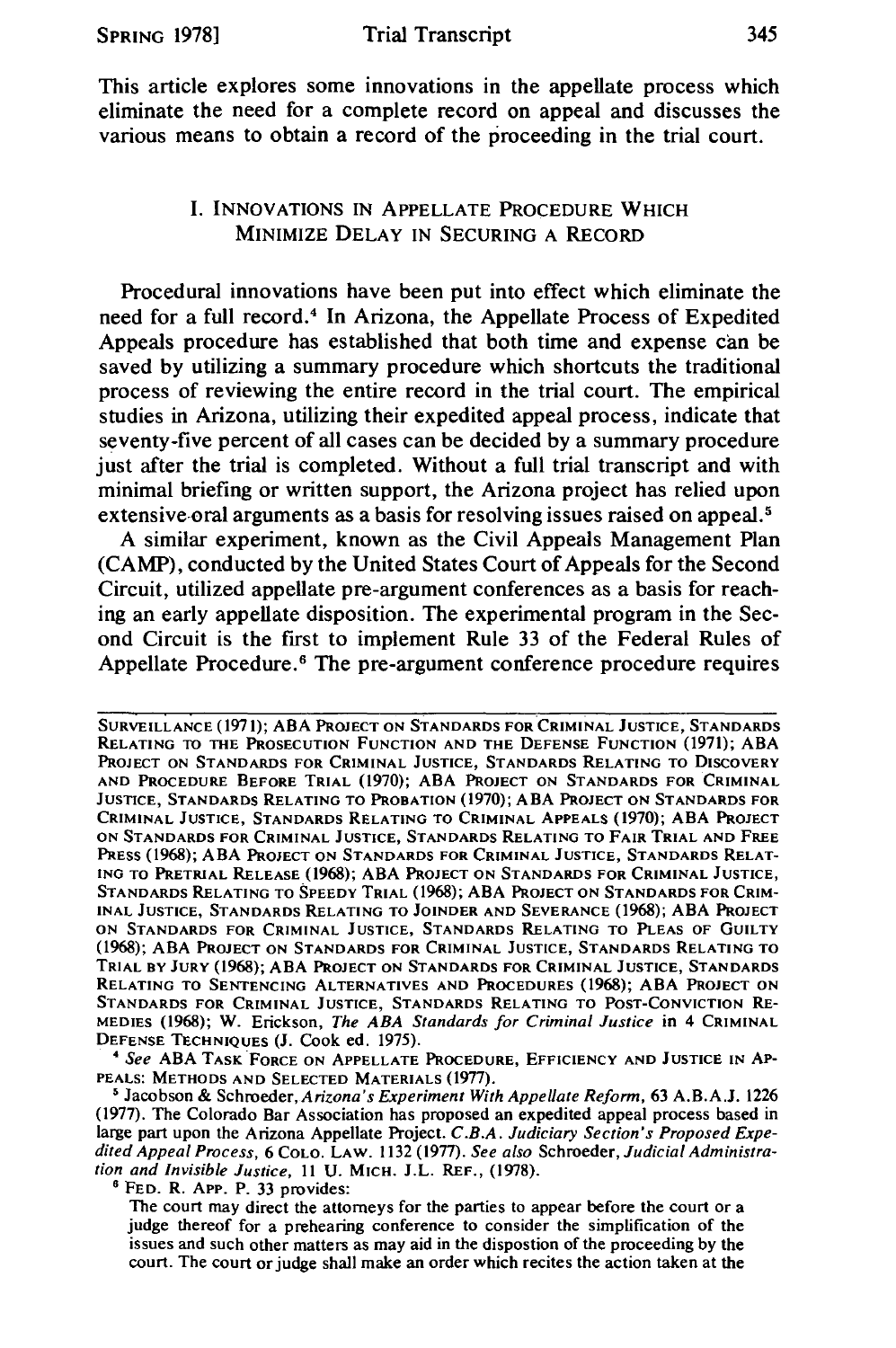appellants, within ten days after filing notice of appeal, to file a preargument statement setting forth the issues on appeal. The appellant is also required to give notice that the necessary portions of the transcript have been ordered.<sup> $7$ </sup> The goals of CAMP are to encourage settlement early in the appellate process and to simplify the issues in the cases which must undergo appellate review.<sup>8</sup>

Appellate courts can also utilize a central staff of attorneys or other screening devices to assist them to expeditiously dispose of appellate cases. Michigan implemented the first successful central staff in 1968 in its newly created court of appeals. Under the Michigan system, the staff attorneys prepare a memorandum for each appellate case. The threejudge panel that is assigned the case reviews the memorandum, the record, and the briefs. The memorandum is used by the judges to prepare for oral argument and to draft opinions. Staff attorneys also draft per curiam opinions in cases suitable for routine disposition. The central staff concept and other screening devices have been the subject of recent study . 9 The American Bar Association Commission on Standards of Judicial Administration has recognized the value of the central staff concept.<sup>10</sup>

Efforts to shorten the time period between the completion of the trial and the conclusion of the appeal hinge upon reducing the time required to prepare a record on appeal. In 1964, a committee created by the American Bar Association Section of Criminal Law undertook a study of the reasons for appellate delay. The committee found that the length of time between the preparation and filing of a complete trial record varied from twenty days in Georgia to two years in Minnesota. The reason for the more lengthy delays rested, in large part, upon a shortage of qualified court reporters. 11 Transcript delay has not abated and remains the initial roadblock to expeditious appellate review.

Unfortunately, the delay which occurs because of the need to obtain a transcript of the proceedings in the trial court has been exacerbated by a

conference and the agreements made by the parties as to any of the matters considered and which limits the issues of those not disposed of by admissions or agreements of counsel, and such order when entered controls the subsequent course of the proceeding, unless modified to prevent manifest injustice.

course of the proceeding, unless modified to prevent manifest injustice. 7 Kaufman, *The Pre-Argument Conference: An Appellate Procedural Reform,* 74 Co LUM. L. REV. 1094, 1096 (1974).<br><sup>8</sup> *Id.* at 1099. Pre-argument conferences have been held an average of 19.5 days after the

filing of notice of appeal. During the first 4.5 months of CAMP's operation, 66 successful dispositions resulted from a total of 181 cases submitted to the new procedures. *Id* at 1098.

<sup>&</sup>lt;sup>9</sup> B.E. WITKIN, MANUAL ON APPELLATE COURT OPINIONS § 11 (1977). *See* D. MEADOR, APPELLATE COURTS-STAFF AND PROCESS IN THE CRISIS OF CHANGE 31, 198 (1974); P. ROBINSON, PROPOSAL AND ANALYSIS OF A UNITARY SYSTEM FOR REVIEW OF CRIMINAL JUDGMENTS (1974); Lesinski & Stockmeyer, *Prehearing Research and Screening in the Michigan Court of Appeals: One Court's Method for Increasing Judicial Productivity, 26* VAND. L. REV. 1211 (1973).

<sup>&</sup>lt;sup>10</sup> ABA APPELLATE STANDARDS, *supra* note 2, § 3.62(b).<br><sup>11</sup> *Report of the Committee on Appellate Delay in Criminal Cases, 2 AM. CRIM. L.Q. 150,* 153 (1964).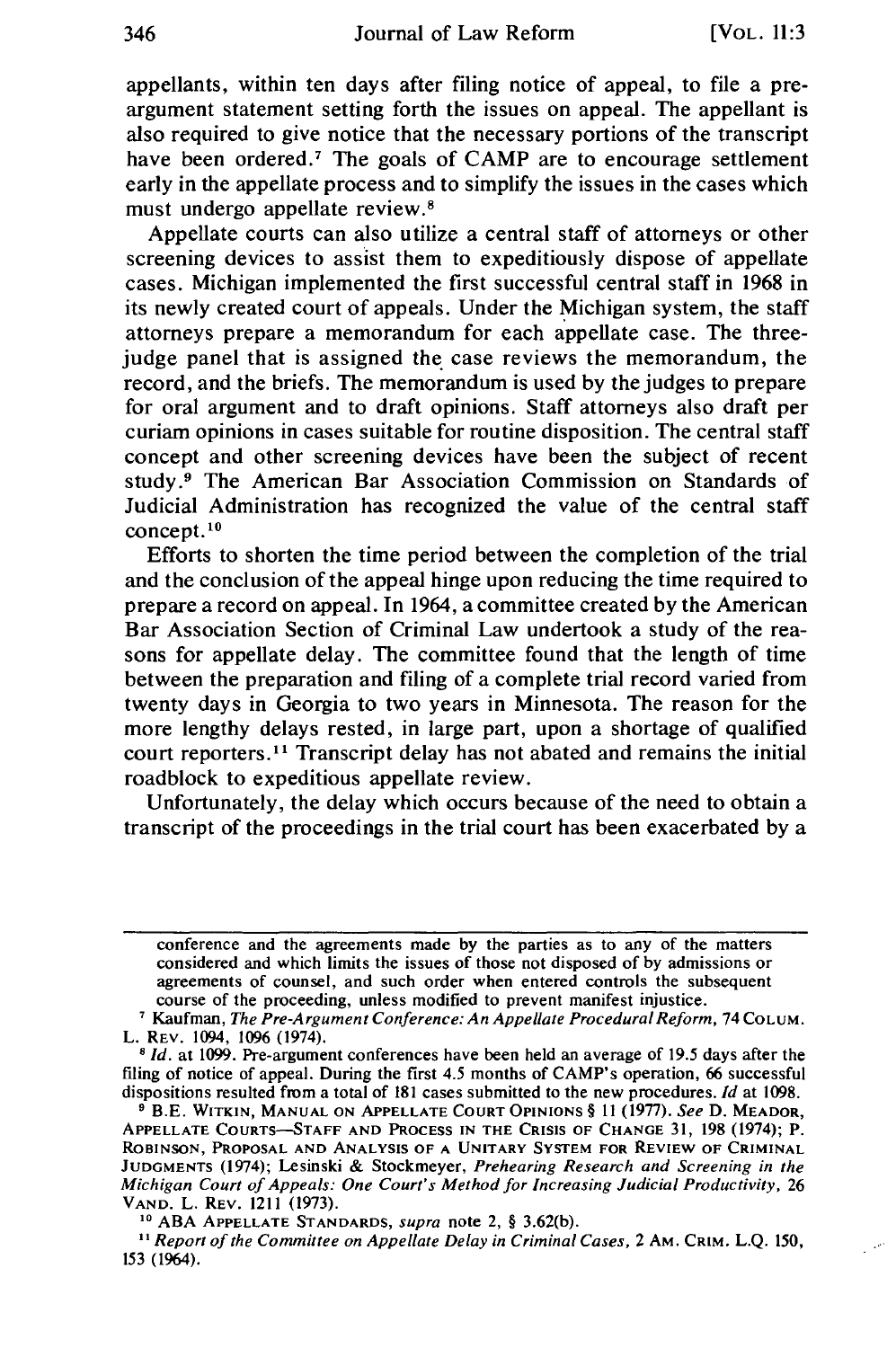shortage of court reporters<sup>12</sup> and by a spiraling increase in the number of criminal cases that are appealed. Sixty-five percent of all federal criminal cases were appealed in 1973, according to one estimate. 13 The increased frequency of appeal in criminal cases is directly attributable to the decisions of the United States Supreme Court which have granted the indigent defendant the right to a free transcript<sup>14</sup> and to counsel<sup>15</sup> on appeal. Since most criminal appeals involve indigent defendants, 16 it is not surprising that the courts are flooded with requests for free transcripts and the right to pursue an appeal with appointed counsel.

The American Bar Association *Standards Relating to Criminal Appeals*  specifically recommended improving the techniques for securing a record on appeal.17 The National Advisory Commission on Criminal Justice

Some courts are experiencing problems due to a national shortage of qualified court reporters. Stenotype court reporters normally require more than two years of training to learn the basic stenotype skills and meet the minimal proficiency standards. While there are several hundred reporting schools in the country, the National Shorthand Reporters Association has certified only fifty-one programs as . meeting the minimum training and educational standards. The attrition rate during the training process sometimes reaches 85 to *95* percent of the students. In addition, several states which require applicants to take a stenotype proficiency examination find few qualified applicants-usually between *5* and JO percent of applicants fully qualify. This has caused many courts to lower their selection standards.

The shortage has caused available court reporters to assume a greater workload than they can expeditiously handle and inevitably produces delay. J. GREENWOOD & J. TOLLAR, USER'S GUIDEBOOK TO COMPUTER-AIDED TRANSCRIPTION 3-4 (1977).<br>13 FEINBERG, *Expediting Review of Felony Convictions*, 59 A.B.A.J. 1025, 1026 (1973).

<sup>14</sup> In Griffin v. Illinois, 351 U.S. 12 (1956), the United States Supreme Court held that a state statute affording defendants the right to appeal criminal convictions but conditioning appellate review on the filing of a trial transcript, violated the Equal Protection Clause of the fourteenth amendment to the United States Constitution if indigent defendants were not provided a transcript at state expense. This transcript right does not always require that a full transcript be provided. A complete transcript is necessary, however, when counsel on appeal is different from that at the trial level. Hardy v. United States, 375 U.S. 277 (1964). The transcript right has been expanded to include a "record of sufficient completeness" to permit proper consideration of defendant's claims even if convicted of an ordinance violation punishable only by fine. Mayer v. Chicago, 404 U.S. 189 (1971). In *Mayer,* the Supreme Court rejected arguments that the indigent defendant's interest in a transcript must be balanced against society's interests. Griffin v. Illinois was said to have established the principle that prohibits pricing indigent defendants out of as effective an appeal as would be

available to defendants able to pay the costs. 15 *See* Argersinger v. Hamlin, 407 U.S. 25 (1972); Anders v. California, 386 U.S. 738 (1967); Douglas v. California, 372 U.S. 353 (1963); Gideon v. Wainwright, 372 U.S. 335

 $16$  A figure of 90-95% is cited in J. GREENWOOD & D. DODGE, MANAGEMENT OF COURT REPORTING SERVICES 33 (1976). 17 ABA CRIMINAL STANDARDS, *supra* note 1, § 3.3.

(a) Continuing efforts should be exerted to improve techniques for the preparation of records for appeals. Methods should be adopted that will minimize the cost of preparation in terms of money and time. The traditional requirement of a printe\_d record should be abandoned completely. Developing technology should be watched; and, as promising new processes are perfected, they should be accepted as soon as they provide more rapid and efficient preparation of records.

(b) For defendants appealing in forma pauperis, transcripts of the testimony and other elements of the record should be supplied at public expense. . . .

 $12$  A study by the National Center for State Courts pointed out the shortage of qualified reporters: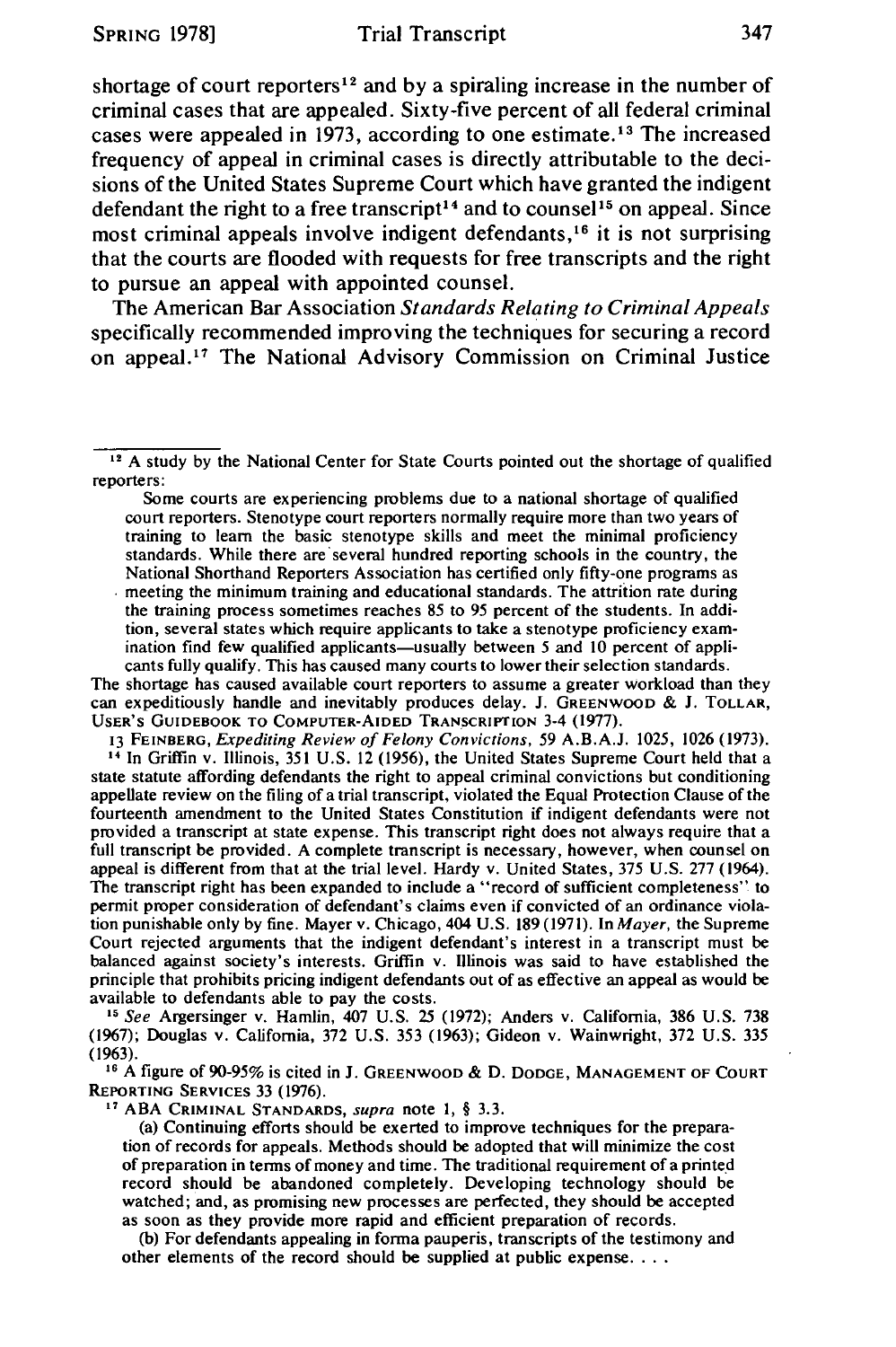Standards and Goals has advocated a similar approach. 18 Unfortunately, the workload of many court reporter's capacity has largely determined the time required for the production of the record on appeal. Consequently, court control and supervision of the transcription process has often been insufficient and ineffective.<sup>19</sup>

Ideally, state courts should be structured into a unified court system with rulemaking power granted to state supreme courts by constitutional mandate or by statute.<sup>20</sup> Uniform rules may be promulgated for practice and procedure and for supervision of trial courts in the preparation of a record. 21 To expedite the preparation of a record, the appellate court necessarily must exercise control over all stages of the transcript preparation process. A strict schedule should be established and enforced; extensions of time should not be granted automatically.<sup>22</sup>

The American Bar Association Commission on Standards of Judicial Administration *Standards Relating to Appellate Courts* suggests that appellate courts impose procedures and time constraints specifying that a record be completed within thirty days after it is ordered.<sup>23</sup> A procedure for the preparation and transmission of the record is also set forth in the present Federal Rules of Appellate Procedure, as well as in the Proposed Amendments thereto. <sup>24</sup>

(a) Continuing, authoritative supervision of criminal cases on appeal, from docketing through hearing and submission, should be exercised. It may be desirable to assign each case to a single judge who, with an appropriate aide, is authorized to resolve the procedural questions that arise. Under such an arrangement, the judge could delegate to the administrative aide authority to handle most questions, with recourse always available to the judge in charge.

(b) Illustrative of matters that can be administered by such a process would be questions arising in the preparation and filing of the record of the proceedings below; the appointment of counsel and, where necessary, changes in assignment of counsel; granting of stays of execution and admission to bail, at least until the full court can act in due course; and employing practices designed to expedite the appeals by detecting and eliminating unnecessary causes of delay.<br>ABA CRIMINAL STANDARDS, supra note 1, at  $\S$  3.1.

<sup>20</sup> Cf. ABA COMM'N ON STANDARDS OF JUDICIAL ADMINISTRATION, STANDARDS RE-LATING TO COURT ORGANIZATIONS §§ 1.30, 1.31 (1974), which suggests that rulemaking power should be vested in the court system with opportunity for the legal profession and the public to participate. The state supreme court or a rulemaking committee may be given the authority to promulgate rules of procedure.

<sup>21</sup> *Id.* §§ 1.10, 1.11; *see also* R. LEFLAR, INTERNAL OPERATING PROCEDURES OF APPEL-<br>LATE COURTS, (1976); D. MEADOR, *supra* note 9.

<sup>22</sup> Christian, *Delay in Criminal Appeals: A Functional Analysis of One Court's Work, 23* STAN. L. REV. 676 (1971).<br><sup>23</sup> ABA APPELLATE STANDARDS, *supra* note 2, at § 3.52(b)(1).<br><sup>24</sup> Fed. R. App. P. 10, 11; *Preliminary Draft of Proposed Amendments to the Federal* 

*Rules of Appellate Procedure,* Fed. R. App. P. 10, 11 (1977). Other procedures for expediting the appellate process and shortening the time required for the production of the record have been outlined. *See* R. LEFLAR, *supra* note 21.

<sup>&</sup>lt;sup>18</sup> Rapid production of transcripts might be achieved through technological innovation. Methods holding promise include computer-aided transcription, sound (audio) recording, and videotaping. NATIONAL ADVISORY COMMISSION ON CRIMINAL JUSTICE STANDARDS AND GOALS, COURTS (Recommendation 6.1) 140-41 (1973). 19 The ABA Project For Standards Relating to Criminal Justice directs that courts actively

supervise the preparation of cases on appeal.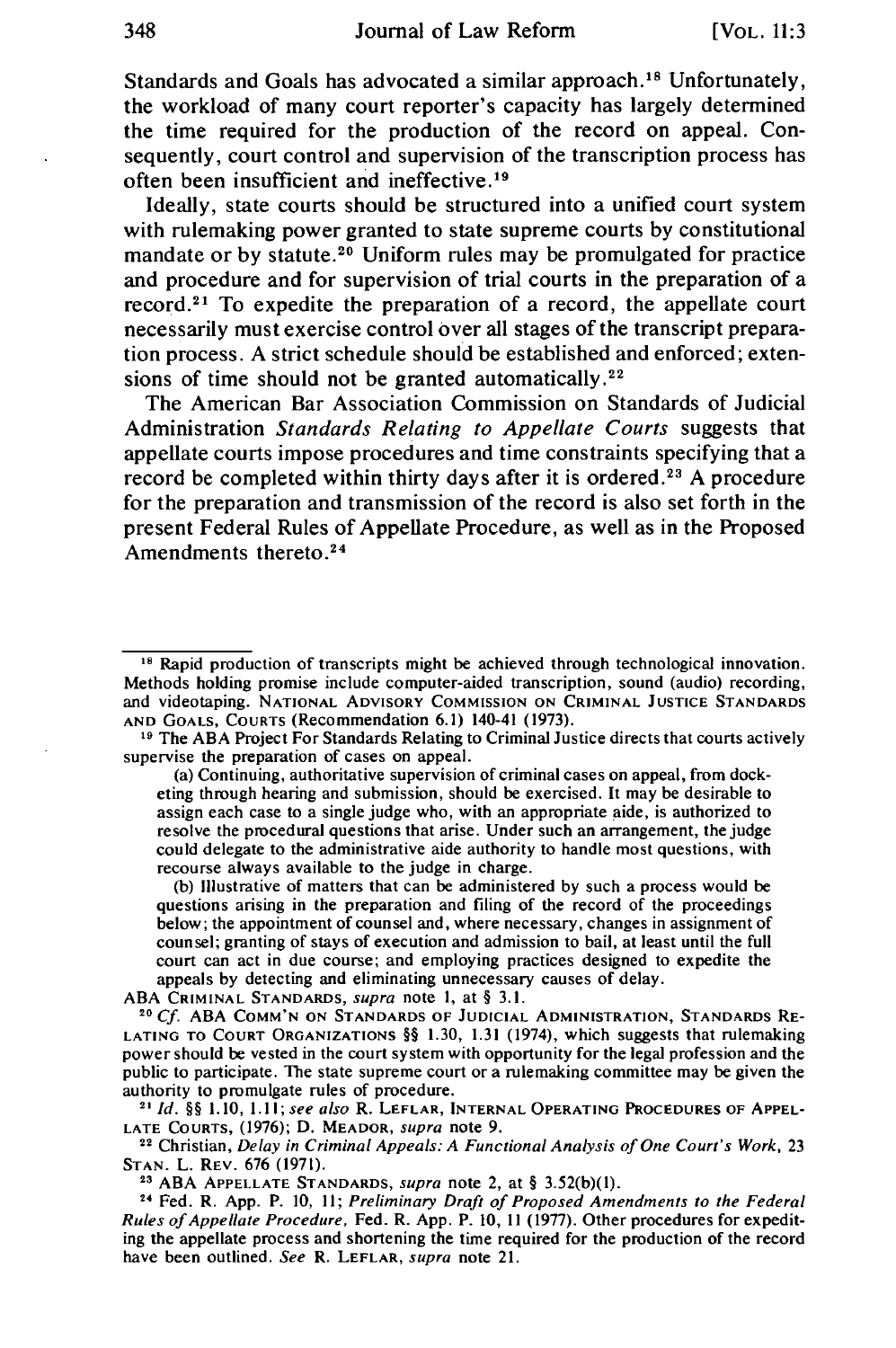Courts should also study the possibility of combining transcript reform with reforms in nontranscript areas. The pre-argument conference, for instance, may very well be related to the transcript, as the American Bar Association *Standards Relating to Appellate Courts* suggest. 25 By implementing the ABA Standard, the parties should be able to shorten the appellate process by clarifying the issues on appeal and by requesting only those portions of the transcript relevant to a determination of the appeal. A complete transcript is seldom'required and can only be justified when the sufficiency of the evidence is the primary issue in a criminal appeal.

The need for a complete transcript can further be reduced or eliminated by an agreed case procedure under which the parties submit a stipulated statement of the facts and issues and agree to dispense with all or a substantial portion of the transcript. The process streamlines the appellate process by requiring the parties and court to address only the factual and legal questions which present legitimate issues. The agreed case procedure can also be incorporated into the pre-argument conference structure.

Finally, the necessity for full transcripts in criminal cases can be reduced by insuring continuity of representation for the defendant or by requiring that trial counsel prosecute the appeal. The American Bar Association *Standards Relating to Appellate Courts* recommend denying trial counsel permission to withdraw until appellate counsel has been appointed. 26 Trial counsel should be required to perfect the appeal unless different counsel is appointed. The American Bar Association *Standards for Criminal Justice Relating to the Prosecution Function and the Defense Function* contain a similar provision.<sup>27</sup> If different counsel is appointed, the two attorneys should consult with one another to insure that appellate counsel fully understands the issues to be considered on appeal.

<sup>27</sup> ABA PROJECT ON STANDARDS FOR CRIMINAL JUSTICE, STANDARDS RELATING TO THE PROSECUTION FUNCTION AND THE DEFENSE FUNCTION§ 8.3 (1971):

<sup>25</sup> ABA APPELLATE STANDARDS, *supra* note 2, at§ 3.53:

The court should be empowered, on its own motion or on motion of a party, to direct counsel for the parties to appear at a conference before a judge or judicial officer of the court:

<sup>(</sup>a) Prior to the preparation of the record when its preparation may be extraordinarily complicated, to establish an agreed statement of all or part of the facts and to reduce the portions of the transcript or other parts of the record to be prepared;

<sup>(</sup>b) After preparation of the record when there are complex issues or multiple parties to be heard, to regulate the order of presentation and to consolidate the presentation of parties having similar positions. 26 *Id.,* at § 3.20(c).

<sup>(</sup>a) Trial counsel, whether retained or appointed by the court, should conduct the appeal if the defendant elects to avail himself of that right unless new counsel is substituted by the defendant or the appropriate court.

<sup>(</sup>b) Appellate counsel should not seek to withdraw from a case solely on the basis of his own determination that the appeal lacks merit.

*See also* ABA PROJECT ON STANDARDS FOR CRIMINAL JUSTICE, STANDARDS RELATING TO POST-CONVICTION REMEDIES§ 4.4 (1968); ABA CRIMINAL STANDARDS, *supra* note I, at § 3.2.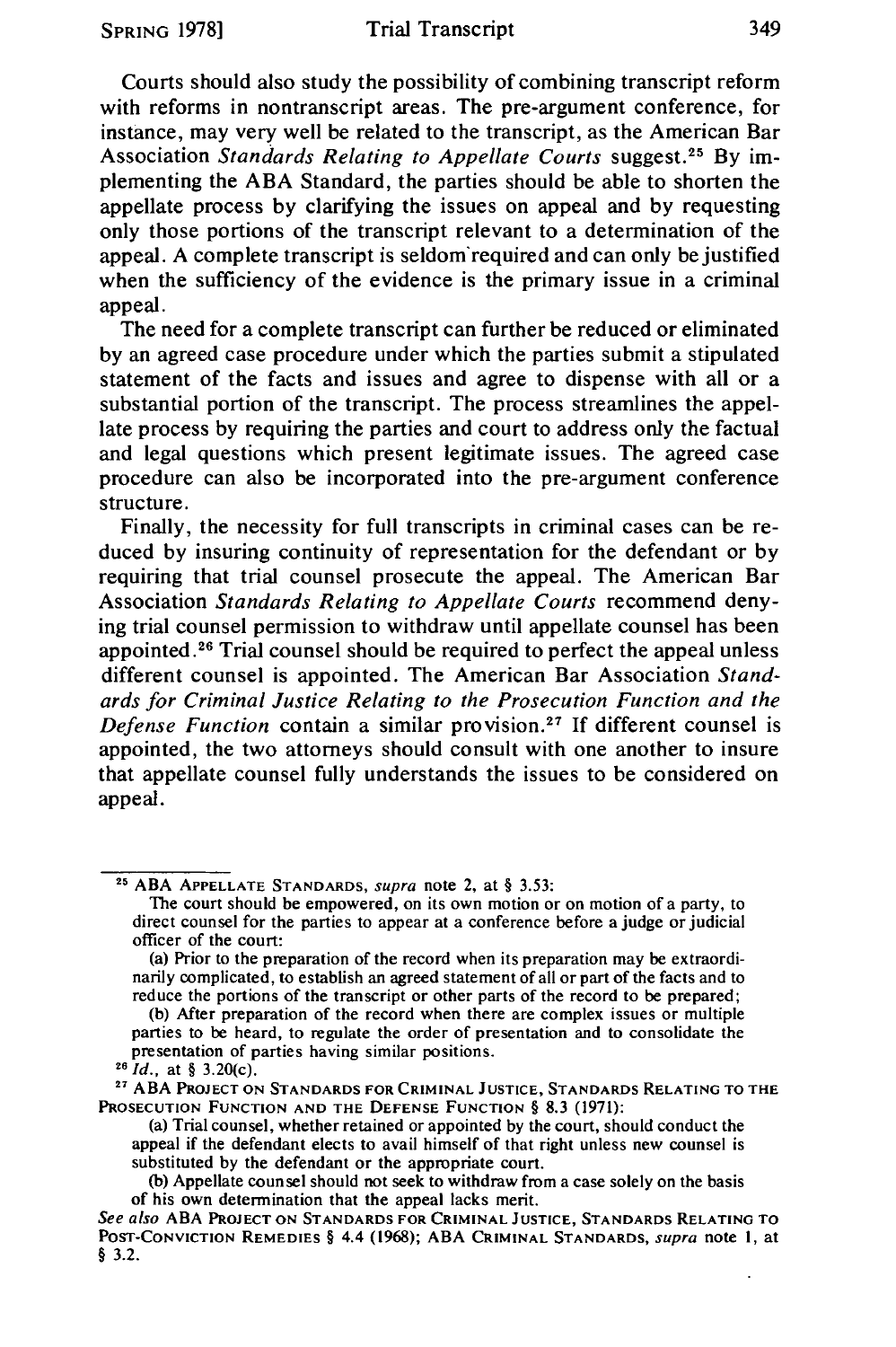Several courts have suggested that if the practice of having the same counsel serve at the trial and appellate stages were adopted, appellate counsel could pursue the appeal without a full transcript. 28 If this practice were adopted, substantial time and money savings would be realized. A change in counsel requires new counsel to procure a complete transcript for review. Trial counsel, familiar with the issues to be raised on appeal, can determine which portions of the transcript are necessary adequately to present the issues to the appellate court. Continuity of counsel not only eliminates the need for the transcription of the entire record, but also reduces the amount of time court-appointed counsel consumes in handling a case on appeal. The wasteful duplication involved in having two attorneys become fully acquainted with each case would thus be eliminated.

The methods for obtaining a record of the proceedings in the trial court will be addressed at length, but the greatest hope for improvement lies in the elimination of the need for a transcript in every case.

#### II. OBTAINING A RECORD OF THE PROCEEDINGS IN THE TRIAL COURT

Various methods have been used to obtain a record of the proceedings in the trial court. The available methods have been the subject of extended debate, detailed criticism, and, in some cases, lavish praise. An attempt will be made to review the advantages and disadvantages of the various methods with particular attention directed to a consideration of the newest methods. Audio (sound) reporting, videotape recording, and computer-aided transcription have been the subject of a number of studies and may provide a solution to the problem of obtaining a transcript.

#### *A. Shorthand Reporting*

The use of Gregg, Pittman, or other shorthand methods for speedwriting were the earliest means used for court reporting. The court reporter manually records the courtroom proceeding by the use of symbols which represent phonetic speech and later transcribes his shorthand notes to produce the official transcript. A variation of this method involves a typist who prepares the final transcript from a handwritten or audio translation made by the court reporter. Although this method is still in use in this country, no new shorthand reporters are being trained.

Substantial disadvantages exist with this method of court reporting and transcription. The court reporter who records the proceeding is, as a practical matter, the only person who can translate the shorthand notes,

<sup>&</sup>lt;sup>28</sup> See Hardy v. United States, 375 U.S. 277 (1964); Tate v. United States, 359 F.2d 245, 253-55 (D.C. Cir. 1966).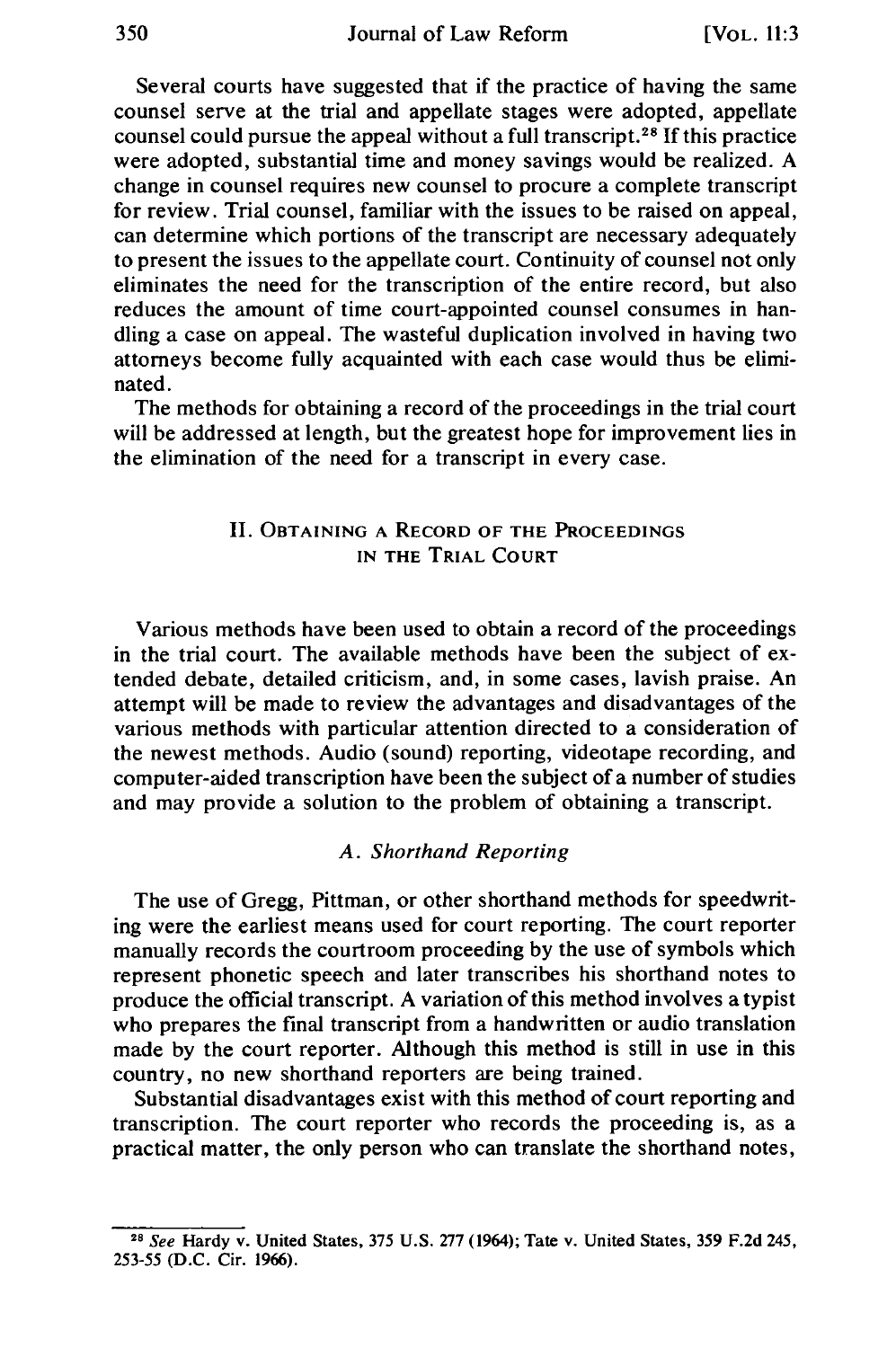because almost all court reporters develop individual short forms varying the standard symbols. The accuracy of the final transcript depends entirely upon the skills of the individual reporter. No independent record exists to verify his final product, although some reporters record the proceeding with some type of electronic equipment to guarantee that the proceedings were accurately transcribed. Finally, since all but a minimal amount of the work in this process is done by the court reporter, the cost of this method is quite high. <sup>29</sup>

#### *B. Stenotype (Machine Shorthand)*

Stenotype is the most prevalent court reporting method in use today. It is a variation of the manual shorthand method which replaces the court reporter's handwritten notes with symbols imprinted on paper tape by the court reporter through the use of a stenotype recording machine.<sup>30</sup> Because stenotype notes are fairly standardized, it is possible for trained persons other than the original court reporter to translate the notes. It is always necessary, however, for the court reporter to review the final transcript for translation accuracy. Although it is possible to divide the labor and accelerate the transcription process, nearly all stenotype reporters either directly translate and type their own notes or make an audio translation for other typists. This involvement of the court reporter causes the costs of this method to be high and results in substantial delays. As is the case with shorthand reporting, the accuracy of the final transcript depends entirely upon the skill of the individual court reporter. $31$  Moreover, the national shortage of qualified court reporters has caused delay by forcing every reporter to carry more than a normal workload.

#### C. *Stenomask*

Stenomask is rarely used in civilian courts and is utilized primarily in the military service. The court reporter repeats statements made in the proceeding into a microphone encased in a soundproof mask attached to a single track, audio tape recorder. The court reporter or a typist later prepares the transcript directly from the tape recording. This method eliminates the intermediate translation required in manual and stenotype shorthand, since the tape can be readily understood by typists or by a reviewing court. The most serious disadvantage of stenomask is that the accuracy of the record depends entirely upon the skill of the individual court reporter. Salaries are also relatively high. Finally, although this is

<sup>&</sup>lt;sup>29</sup> J. GREENWOOD & D. DODGE, *supra* note 16, at 28.<br><sup>30</sup> The stenotype notes are transcribed in several ways: direct typing by the court reporter from the notes, translation and dictation by the court reporter onto a tape which is then used by a typist, note translation and typing by other than the original court reporter, or computer-aided transcription. Computer-aided transcription is treated as a separate method. *See* notes 53-59 and accompanying text *infra.* 

<sup>31</sup> J. GREENWOOD & D. DODGE, *supra* note 16, at 28-29.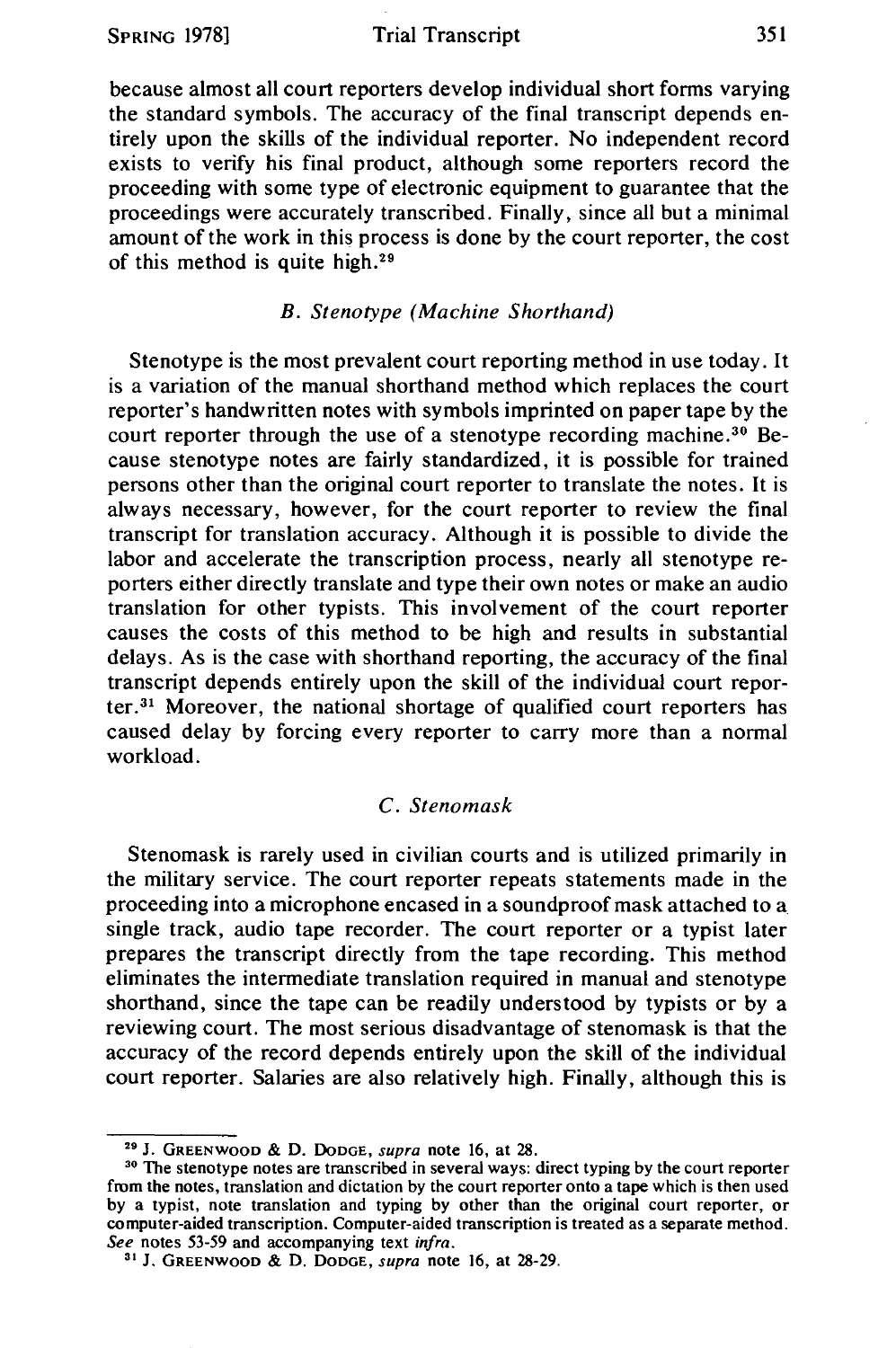not unique to stenomask, it is often difficult accurately to record simultaneous speech. <sup>32</sup>

#### *D. Gimilli Voice Writing*

Gimilli voice writing is a variation of the stenomask method. The court reporter repeats the in-court statements into a microphone for recording on the channel of a multi-track tape, while the actual voices of the participants are simultaneously recorded on the other channels. The official transcript is typed either by the court reporter or by other typists. The major advantage of this method lies in the ability to verify the reporter's record by comparison with the actual testimony. Additionally, little court reporter involvement is required in the transcription process. The two main disadvantages of Gimilli voice writing are high reporter salaries and possible equipment failure.<sup>33</sup>

#### *E. Audio Recording*

Audio recording is technically simple and easily implemented. The voices of the participants are recorded by one or more microphones attached to a tape recorder. <sup>34</sup>A monitor must be in attendance at all times to discover and remedy recording problems. Additionally, the monitor can be relied upon to make log notations of the identity of the speakers, the beginning and ending times of each examination, the spelling of difficult names or terms, and any information that may assist the typist in the preparation of the transcript. 35 The tapes are then played back directly to the reviewing court without the need for a written transcription. 36 If a written transcript is made, a final comparison with the tape for accuracy can be left to the attorneys, who can be relied upon to object to significant errors.<sup>37</sup>

The primary advantage of audio recording is the elimination of the intermediate product of shorthand or stenotype notes. This eliminates an element of human error, reduces overall costs, 38 increases the speed of transcription, and frees the process from total reliance upon the original court reporter. Accuracy is also enhanced by audio recording. The typist

<sup>32</sup> *Id.* at 29.

<sup>&</sup>lt;sup>34</sup> At least four microphones are used-one at the witness stand, one on the bench, and one at each of the tables for counsel. The recording machines can have either a singlechannel or a multi-channel recording capacity. Multi-channel systems have a separate channel for each microphone, permitting the typist or reviewing court to distinguish the

<sup>&</sup>lt;sup>35</sup> D. KARLEN, COURT REPORTING: LESSONS FROM ALASKA AND AUSTRALIA 11 (1974).<br><sup>36</sup> *Id.* at 6. 37 *Id.* at 18. 38 The estimated cost of a one-hour stenographically reported deposition in San Francisco

in 1972 was \$50-\$60. Kornblum, *Videotape in Civil Cases,* 24 HAST. L.J. 9, IO n. 7 (1972).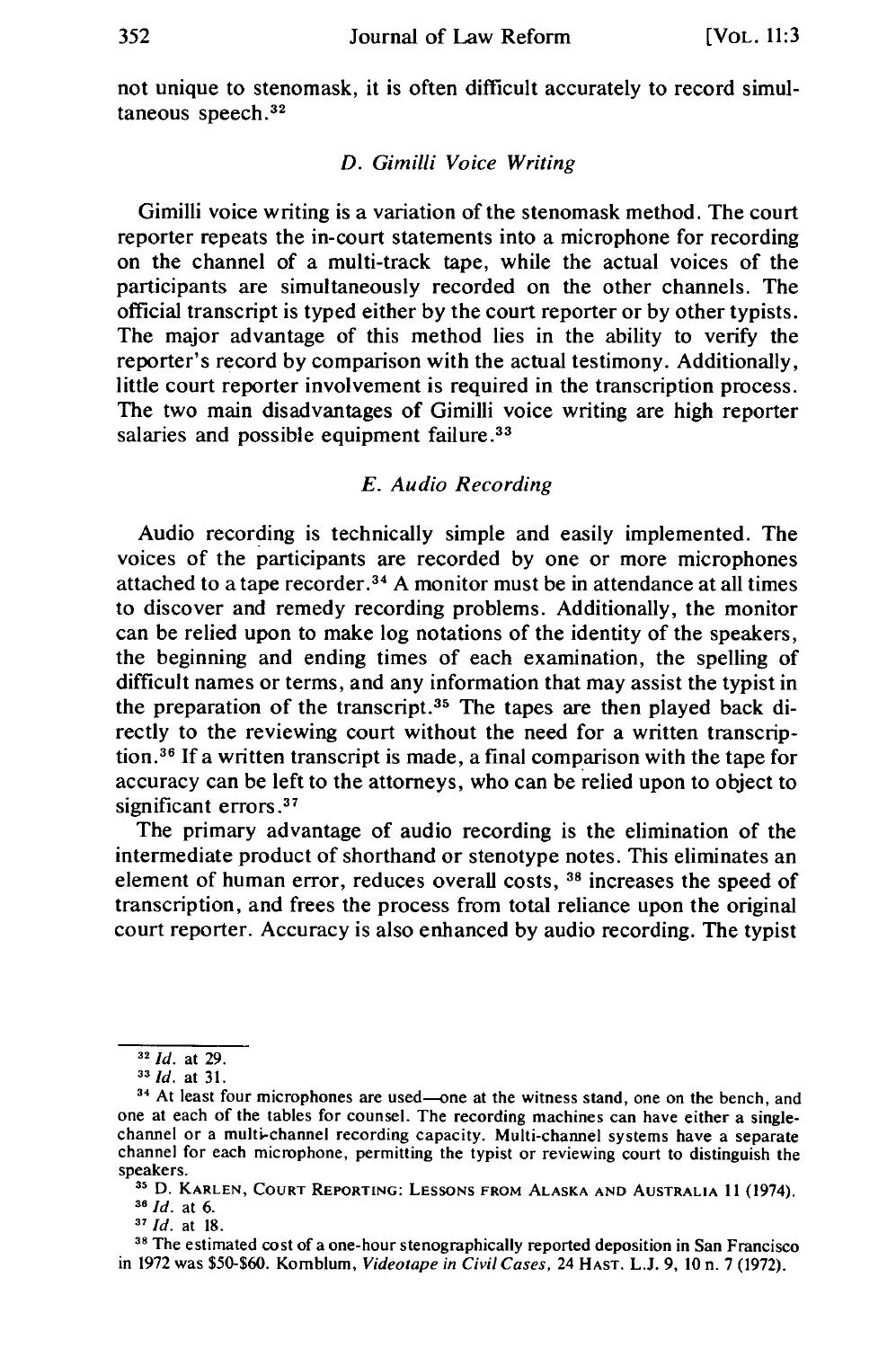or reviewing court has the luxury of replaying the tape to obtain an exact record or to verify a particular portion.<sup>39</sup>

The state courts in Alaska have used audio recording as the exclusive means of court reporting since statehood was granted in 1959. This procedure was adopted because of the serious shortage of qualified court reporters in Alaska and because of the state's unsatisfactory experience with court reporters during the territorial period. The basic system, unchanged since 1959, 40 illustrates the value and practical problems of audio reporting.

In the Alaska superior courts<sup>41</sup> the recorded tape is sent to a central transcription department. Facilities are available for counsel and judges to listen to the tapes before requesting that a full or partial written transcript be made. Most tapes are stored without ever being transcribed; in only five percent of the cases are transcripts prepared. Partial transcripts are often ordered, depending upon the stage of the trial proceeding or the issues to be raised on appeal. Counsel's ability to review the tapes before ordering a transcript permits selective preparation of portions of the record and has reduced the volume of material sent to the supreme court on appeal. $4<sup>2</sup>$  The process has been costly and slow in the experience of the Alaska superior courts. A three-month backlog exists which prevents immediate initiation of transcription. <sup>43</sup>

The experience of the Alaska district courts, courts of limited civil and criminal jurisdiction, has been substantially different from that of the superior courts. Tapes of district court proceedings are, as a practical matter, never transcribed. When an appeal is taken to a superior court, the reviewing judges listen to the relevant portions of the tape and render their decision. While there need be no delay in appeals taken from the district courts in Alaska, in fact only seven of fifty-nine appeals to the superior courts in 1971 were disposed of in less than one month and some took more than a year to complete. <sup>44</sup>

<sup>&</sup>lt;sup>39</sup> This ability to verify the final transcript is important. The record for stenotype recording is 282 words per minute, and only two percent of all stenographers can reach speeds of 200 words per minute. If two or more participants engage in rapid debate, the traditional court reporter will be unable accurately to record the complete exchange. The physical and mental limitations on stenotype reporting are overcome by the use of multi-channel audio recording. Each speaker is recorded independently and completely. The typist or reviewing court can be certain of what actually was said during the entire course of the proceeding. Note, *The Role of Videotape in the Criminal Court*, 10 SUFF. L. REV. 1107, 1117 n. 36 (1976).

<sup>&</sup>lt;sup>40</sup> D. KARLEN, *supra* note 35, at 26. 41 Alaska has three levels of state courts: a supreme court, an appellate court of last resort; superior courts, courts of general civil and criminal jurisdiction; and district courts, courts of limited civil and criminal jurisdiction.

<sup>&</sup>lt;sup>42</sup> D. KARLEN, *supra* note 35, at 33.<br><sup>43</sup> One hour of audio recording tape typically produces forty-five pages of transcript. A transcription typist can tum out an average of only thirty-five pages per day. When these are combined, it becomes evident that one five-hour court day would require two weeks in the transcription department. Not surprisingly, the transcription typists are far behind in their work.  $Id$ , at  $35$ .

<sup>&</sup>lt;sup>44</sup> An indirect benefit has been realized from the possibility of prompt disposition on appeal. The number of appeals filed has been drastically reduced. In the Third Judicial District, the state's busiest, 24,000 cases were disposed of in the district court in 1971, yet only twenty-six criminal and eleven civil appeals were taken to the superior court. Id. at 41.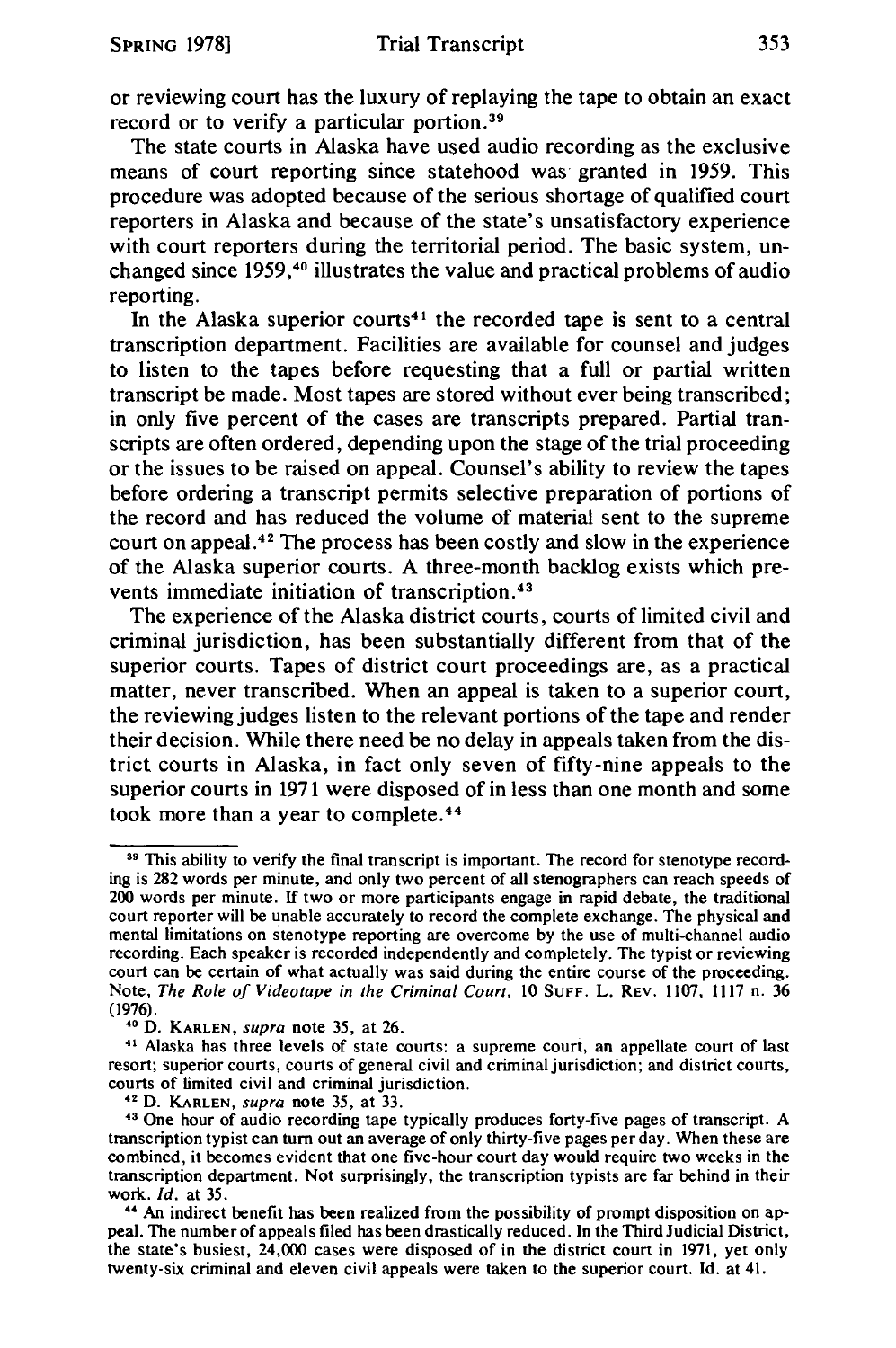The major difficulties experienced by the Alaska state courts in their use of audio court reporting include limited transcription staffs, inadequate monitoring, preoccupation with the cosmetic appearance of the transcript, and the delays in the production of the transcripts. 45 Nonetheless, a National Center for State Courts study concluded that the abovelisted defects can legitimately be considered growing pains in the implementation of an audio court reporting system. 46

Notwithstanding the problems experienced with audio reporting, there is general agreement among the attorneys and judges in Alaska that the present system is more efficient, more accurate, and less expensive than shorthand methods previously employed.47

#### *F. Videotape Recording*

With videotape recording of trial proceedings, cameras and microphones electronically record the voices and images of the trial's participant. The videotape itself can be used as the official transcript, or it can be transcribed by a court reporter or a typist.<sup>48</sup>

The United States Department of Justice, through the Law Enforcement Assistance Administration, funded a project to study applications of videotape in the criminal court process, including the use of videotape as the court record. 49 In 1973, the Law Enforcement Assistance Administration funded a demonstration project to examine the value of a videotape record, conducted in three of the four courtrooms of the Court of Common Pleas of Franklin County, Ohio, from March 1973 through June 1974.50 All criminal trials in the selected courtrooms were officially recorded solely on videotape. By December 9, 1974, merit decisions in forty-eight videotape appeals from the Franklin County court had been

OHIO R. OF SUPERINTENDENCE 10 (Page 1977).

<sup>&</sup>lt;sup>45</sup> *Id.* at 44.<br><sup>46</sup> *Id.* at 45. The NCSC report suggested that the production speed of transcripts could be doubled by two simple steps: the employment of additional audio-typists and the elimination of supervisor accuracy checks known as' 'sound-proofing," which consumed thirty percent of the time and labor. If these two suggestions were followed, it was estimated that the transcription department could eliminate the present backlog and begin transcribing a record the day it was requested. *Id.* at *45.* 

<sup>47</sup> A former administrative director of the Alaska courts estimated the savings in 1970 at \$257,174, a sizeable portion of the Alaska state judicial budget of less than four million dollars. *Id.* at 48.

<sup>&</sup>lt;sup>48</sup> J. GREENWOOD & D. DODGE, *supra* note 16, at 31-32. 49 The project report included a recommendation that "[v]ideo recording, when used, should replace, not supplement other record media such as a transcript. Generally, it is unnecessary to duplicate the video recording process and create extra expense by also providing another reporting technique-such as stenotype-to operate in parallel." F. TRAILLEFER, E. SHORT, J. GREENWOOD & R. BRADY, VIDEO SUPPORT IN THE CRIMINAL

<sup>&</sup>lt;sup>50</sup> In conjunction with the grant, the Ohio Supreme Court, through the exercise of its rule-making power, provides that:

Proceedings in any court which are recorded on videotape need not be transcribed into written form for the purposes of appeal. The videotape recording constitutes the transcript of the proceedings as defined in App.R.9 (A) and Sup.R.15(H)3. A transcript of proceedings transcribed on videotape shall be transmitted in its entirety as a part of the record.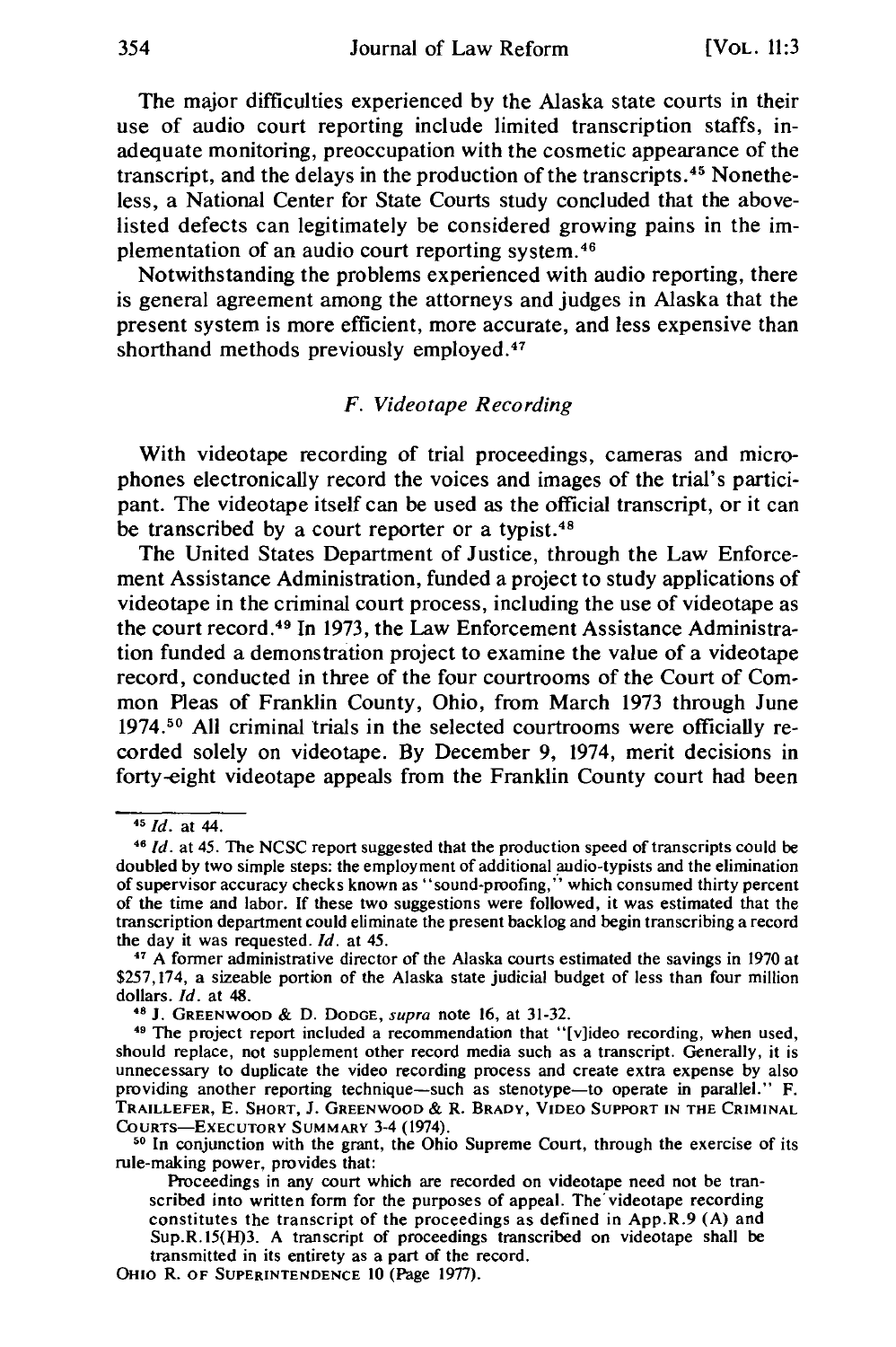rendered by the Tenth District Court of Appeals, based entirely upon the videotape record without a written transcript.<sup>51</sup>

A committee of the 1973 Judicial Conference of the Court of Appeals of Ohio reviewed the videotape project. According to the committee report, all of the appellate judges agreed that the use of videotape records on appeal was burdensome and not beneficial. The committee requested that the Ohio Supreme Court amend the court rule regarding videotape transcripts to require that a written transcript accompany the videotape record.

Appellate Judge Robert E. Holmes prepared an evaluation of the videotape project which summarized the concerns expressed by the conference committee and his own personal observation on the use of videotape as a sole record.<sup>52</sup> The videotape project was evaluated in terms of eight considerations: (1) instant availability-videotape is instantly available for counsel or the court to review, but this benefit is not of particular importance to an appellate court with an existing case docket; (2) accuracy-videotape provides an exact reproduction of the trial court proceeding, but this visual demeanor evidence bears primarily upon the credibility of witnesses and the weight of the evidence, matters properly left to the jury; (3) economy-although videotape can be produced more economically than stenographic records, economy may not be achieved when the cost of the equipment and judicial and counsel time is considered; (4) judicial time consumed in review-where a relevant portion of the record must be located or where the entire videotape must be viewed to evaluate the weight of the evidence, the appellate court must often view the entire videotape; (5) comparison of portions of the recordcomparisons cannot be readily done with videotape; (6) flexibility—the videotape record must beviewed in an office with the required equipment; (7) dead time-the videotape records the entire proceeding; therefore, many insignificant aspects of the trial, which can be skipped in a written transcript, must be viewed; (8) comprehension-lawyers trained in the analysis of the written word comprehend and retain more by reading a record than by viewing it on videotape.<sup>53</sup>

#### G. *Computer-Aided Transcription*

Computer-aided transcription (CAT) is a technological approach designed to improve and expedite the stenotype method of court reporting.

However, in view of the inherent problems that have been referred to, I have

<sup>51</sup> Kosky, *Videotape in Ohio, 59* JuD. 230, 232 (1975). 52 Holmes, *Exhibit C: Evaluation of Videotape for Appellate Purposes* in NATIONAL SHORTHAND REPORTERS ASSOCIATION, POSITION PAPER RE: VIDEOTAPE APPELLATE PRO-JECT (1975).

<sup>53</sup> Judge Holmes concluded:

As to the use of videotape in the appellate process, I conclude, with the proviso that a written record will always be available for review, and that certain taping techniques be improved, that such can prove to be a supportive or clarifying tool, particularly in those instances where the portrayal of the expert in demonstrative techniques is difficult by way of the printed word.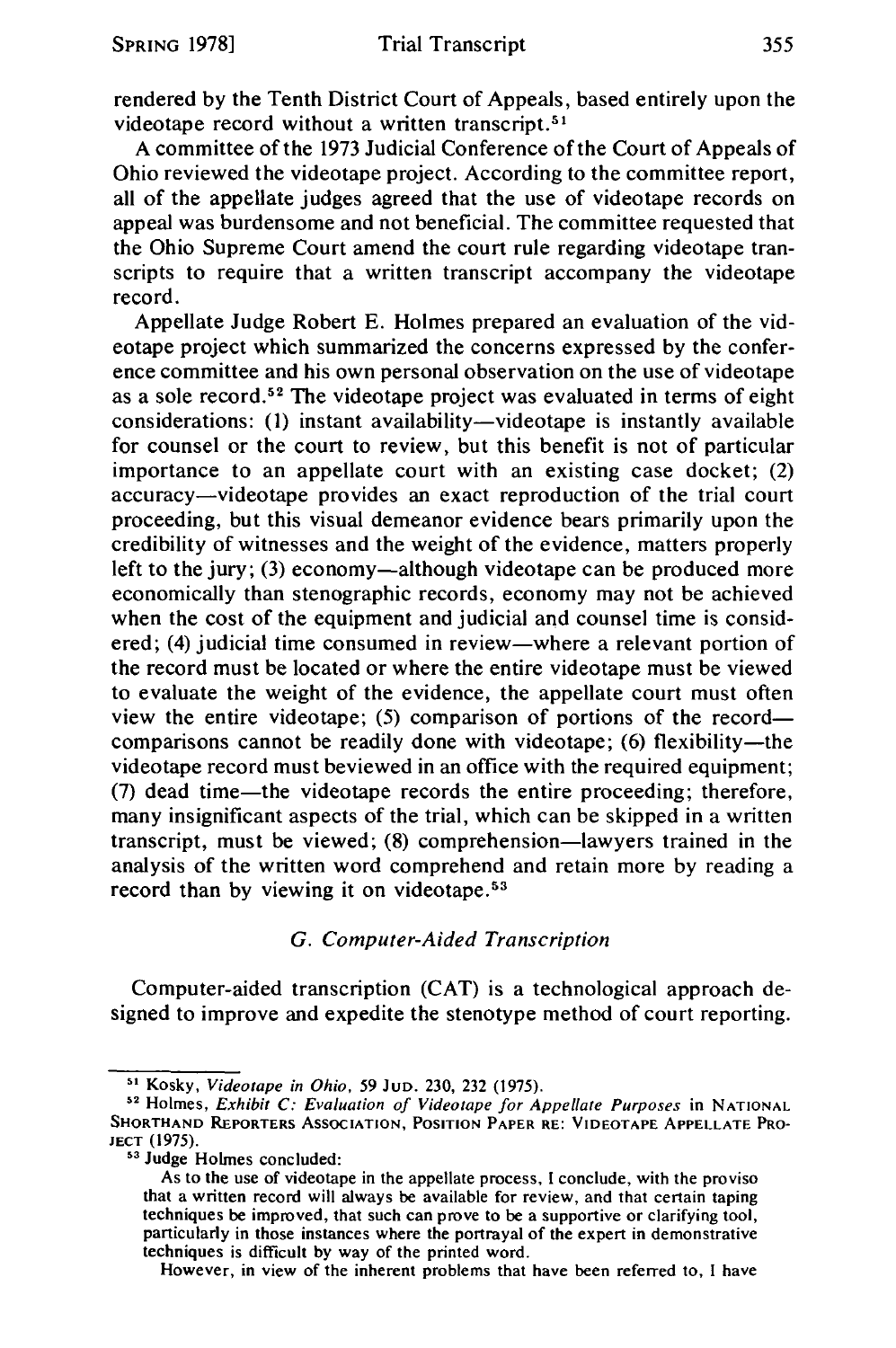A modified stenotype recording machine produces traditional court reporter stenotype tapes and simultaneously records symbols on a magnetic tape. The magnetic tape is later fed into a computer which translates the typed signals into words which are either displayed on a cathode ray tube or printed by the computer. The court reporter then edits the transcript with the aid of his stenographic notes, and the final edited transcript is rapidly printed by the computer.<sup>54</sup>

An obstacle to the implementation of CAT on a wide scale has been opposition by court reporters concerned that CAT will eliminate their jobs, reduce their status, limit their incomes, change the nature of their jobs, and reduce or eliminate their control over the transcription process. 55 These fears evidence a basic misunderstanding of the CAT system. CAT is based upon the input of skilled, qualified court reporters who will continue to perform their traditional in-court duties. Existing procedures are not wholly compatible with CAT, however, and reporters will be required to learn the system's abilities and limitations. A fully implemented CAT system will permit the court reporter to increase transcript production, maintain or reduce transcript costs, reduce the time required to produce transcripts, and spend noncourt time proofreading rather than translating notes and typing transcripts.

In 1973, the National Institute of Law Enforcement and Criminal Justice of the Law Enforcement Assistance Administration awarded the National Center for State Courts a grant to initiate a demonstration project to determine the commercial feasibility of CAT. A fourteen-month project in the Philadelphia Court of Common Pleas resulted in the conclusion that CAT offers a realistic alternative to existing transcription methods. The statistical results demonstrated that CAT can dramatically improve transcript production and reduce transcript delay. 56 The project also demonstrated that CAT is presently economically feasible; its costs are approximately equivalent to costs of traditional procedures. 57 A cost-

grave doubts about the net advantages looking to speedy appellate procedures that would flow from the exclusive use of video for review purposes.

*Id.* at 13-14. *See also* Kosky, *supra* note 51.<br><sup>54</sup> J. GREENWOOD & D. DODGE, *supra* note 16, at 30. Two hundred pages of transcript can<br>be printed in eight minutes. Kosky, *supra* note 51, at 235.

<sup>&</sup>lt;sup>55</sup> J. GREENWOOD & J. TOLLAR, *supra* note 12, at 4.<br><sup>56</sup> *Id.* at 6. The Philadelphia Court of Common Pleas, a court of general jurisdiction, consists of 91 judges served by 90 official court reporters. In 1975, the court made disposition of 10,000 criminal cases and 4,500 civil cases. Over 1,000 criminal appeals are filed annually, 90% of which involve indigent defendants. Over 650,000 pages of transcript are produced for these criminal appeals. Although each court reporter usually produced over 5,000 pages of transcript annually, extensive transcript demands have created backlogs with delays often exceeding two months. *Id.* at 27.

The CAT system became operational on October 15, 1975. Fifteen court reporters were selected to participate in the project. First-run accuracy varied according to the reporter, with the most proficient consistently achieving 97%-98% accuracy. *Id.* 

<sup>&</sup>lt;sup>57</sup> Four specific findings supported the favorable conclusion. First, the average transcript production time for CAT transcripts was 50% less than that for transcripts prepared by traditional methods (18 days rather than 37.6 days). Second, the preparation time for transcripts of less than two hundred pages (approximately one-halt) with CAT averaged 67% less than with traditional methods. Third, the following relationship was found to exist between production times and the completion of transcripts: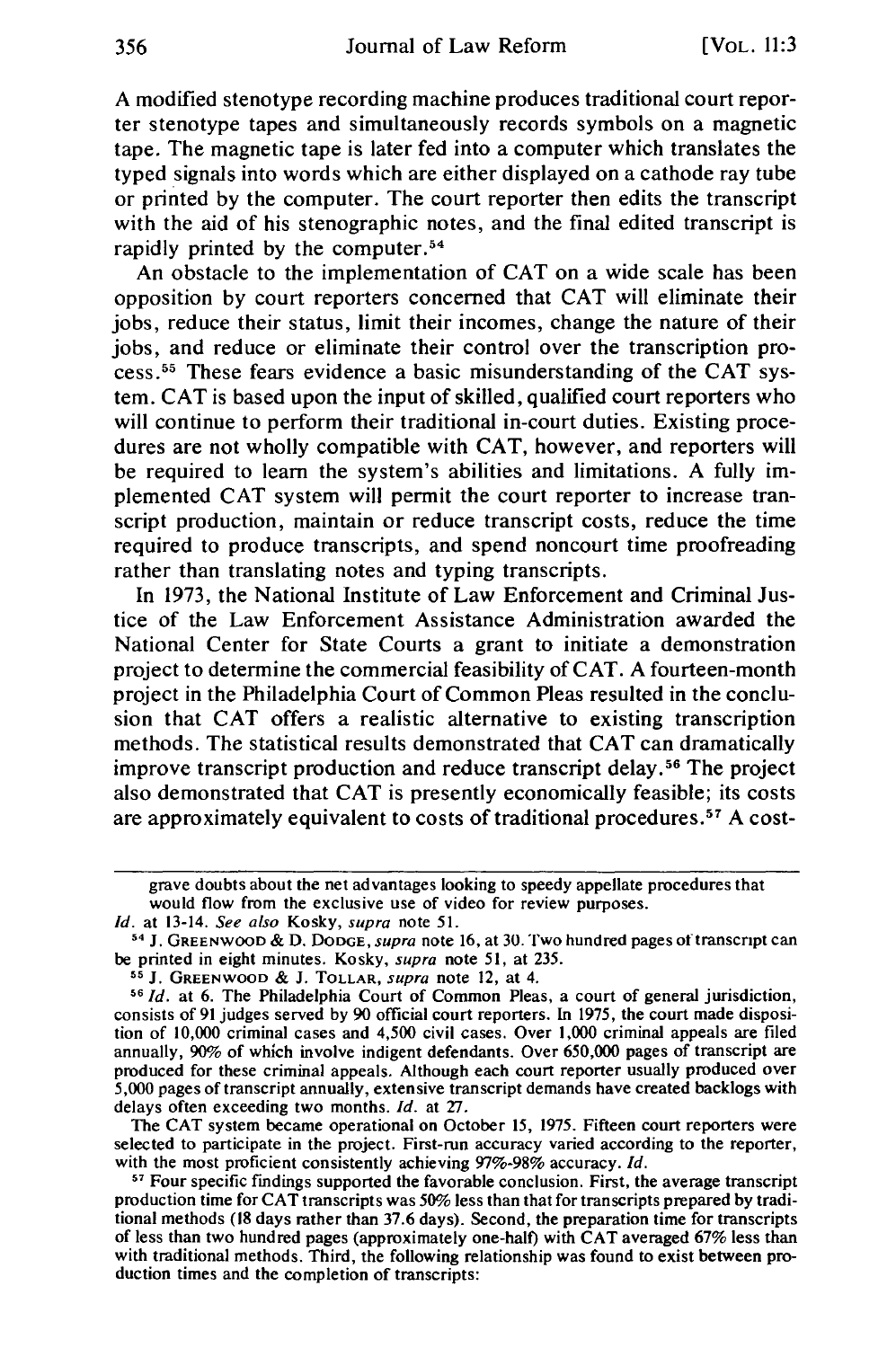related benefit of the CAT system was realized in the Philadelphia court in terms of the court reporter's primary duty of in-court recording. CAT reporters, unlike their traditional counterparts, very seldom had to be relieved from courtroom duty to work on an urgent transcript.<sup>58</sup>

CAT projects similar to the one conducted in Philadelphia have been initiated in other jurisdictions, but some have experienced practical difficulties in implementation. These problems probably reflect the present state of the art and the fact that each system must, in part, be designed especially for a particular court system. 59 As CAT systems become more prevalent, the variety and the degree of sophistication of CAT equipment and services will undoubtedly increase.

#### III. CONCLUSION

The appellate process has experienced substantial delays as a result of the time required to obtain a transcript of the record in the trial court. Technological advances, matched by procedural improvement, may remove this old roadblock.

The ideal system of court reporting and transcript preparation should. be inexpensive to operate, permit rapid transcription when required, insure absolute accuracy with a high degree of verifiability, be easily learned by reporters or operators, and be readily standardized.<sup>60</sup> Unfor-

|                      |                              | Percentage of |  |
|----------------------|------------------------------|---------------|--|
| <b>Time Required</b> | <b>Transcripts Completed</b> |               |  |
|                      | <b>CAT</b>                   | Manual        |  |
| 15 days or less      | 52%                          | 22%           |  |
| 30 days or less      | 86%                          | 51%           |  |
| 60 days or less      | 99%                          | 84%           |  |

And, fourth, no significant difference existed between the pre-CAT production times for selected as opposed to nonselected court reporters. If the court reporters had followed the recommended first-run translation review norms, an estimated 75% of all CAT transcripts could be produced within fifteen days, 95% within thirty days, and 100% within forty days. The demonstration project revealed that short transcripts (10 pages to 25 pages) were not an efficient use of the CAT system. Nonetheless, the data suggest that their production time could be reduced by  $75\%$ -80% (from 26 to 7 days). *Id.* at  $37$ .

<sup>58</sup> The cost per page of CAT transcripts was \$1.77 (\$1.14 if the court's noncash outlays are deducted). If the full operating cost under new pricing conditions is projected, the cost per page should be \$.67 if 100,000 pages are produced annually. Although the Philadelphia CAT system can produce 150,000 pages per year, only 40,000 were produced during the demonstration period.

After the expiration of the initial subsidized CAT vendor contract, the Philadelphia court and the court reporters negotiated a new contract with their CAT vendor. The cost of the transcripts were increased from the subsidized  $$.50$  per page to  $$.65$ . *Id.* at 38.

<sup>59</sup> From 15%-25% of traditional court reporters' court time is lost to permit them to work on transcript preparation. The Philadelphia Court of Common Pleas normally employs a pool of 10 reporters to replace reporters who are unavailable for courtroom duty. A reduction of even four or five of these replacement reporters would reduce reporting expenditures by \$150,000 annually. *Id.* at 44. <sup>60</sup> *Id.* at 45. **61** *Id.* at 32.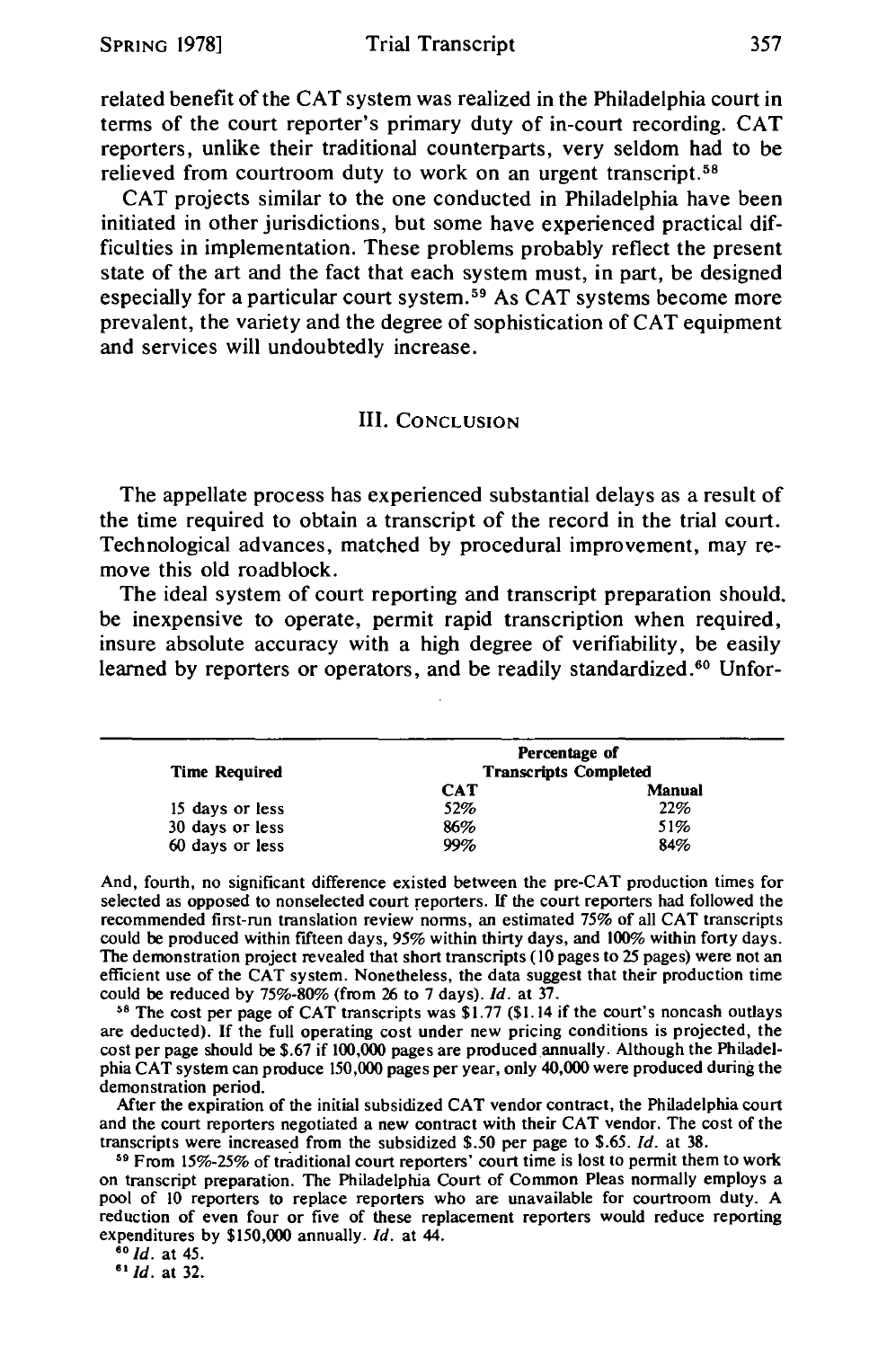tunately, all of these desirable characteristics do not appear in any of the systems which have been described. Each court must, therefore, examine the available methods of transcription in terms of its own needs and implement that method which maximizes the characteristics it deems most important.

The expedited appeal process, pre-argument conferences, continuity of representation, and other procedural innovations may eliminate the number of appellate cases which require a complete transcript and, thus, alleviate some of the delay in the appellate courts. In any event, all courts should examine the techniques which are available, so that the best method can be utilized to insure a speedy, just, and final determination of the case in the appellate court.